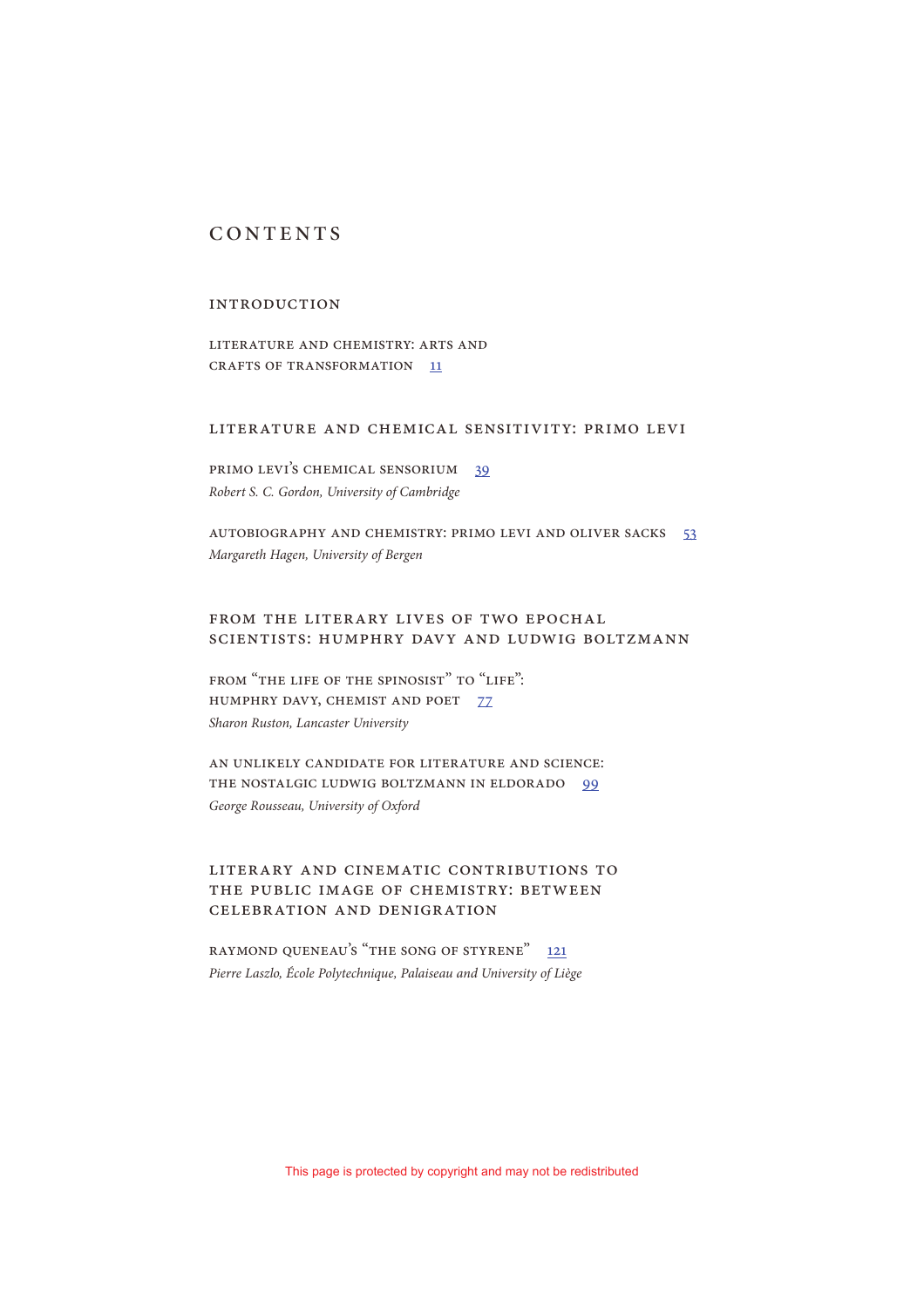THE INVISIBLE SCIENCE? CHEMISTRY, SCIENCE FICTION, AND POPULAR CULTURE 139 Folkert Degenring, University of Kassel

IN THE ZONE: THE STRUGATSKII BROTHERS AND THE POETICS OF POLLUTION IN RUSSIAN SCIENCE FICTION 151 Muireann Maguire, University of Oxford

## Histories of Alchemy

Alchemists and Alchemy in Italian Literature from its Origins to Galileo Galilei 167 Matteo Pellegrini, University of Padua

ON THE ROLE OF ALCHEMY AND CHEMISTRY IN RUSSIAN LITERATURE AND CULTURE FROM PETER THE GREAT TO THE POST-SOVIET PERIOD 185 Lillian Jorunn Helle, University of Bergen

THE LITERARY DISTORTIONS OF ALCHEMY 207 Bernard Joly, CNRS, University of Lille 3

## Demonic, Divine or Mystical: Chemistries of Personal Interaction

DEMONIC AFFINITIES: ON THE CHEMICAL ANALOGY IN GOETHE'S DIE WAHLVERWANDTSCHAFTEN 231 Frode Helmich Pedersen,University of Bergen

STRINDBERG, CHEMISTRY, AND THE DIVINE 249 Henrik Johnsson, University of Aarhus

THE MYSTICAL POWER OF CHEMISTRY – A BLIND SPOT IN DAG SOLSTAD'S FIRST NOVEL, IRR! GRØNT! 261 Eivind Tjønneland, University of Bergen